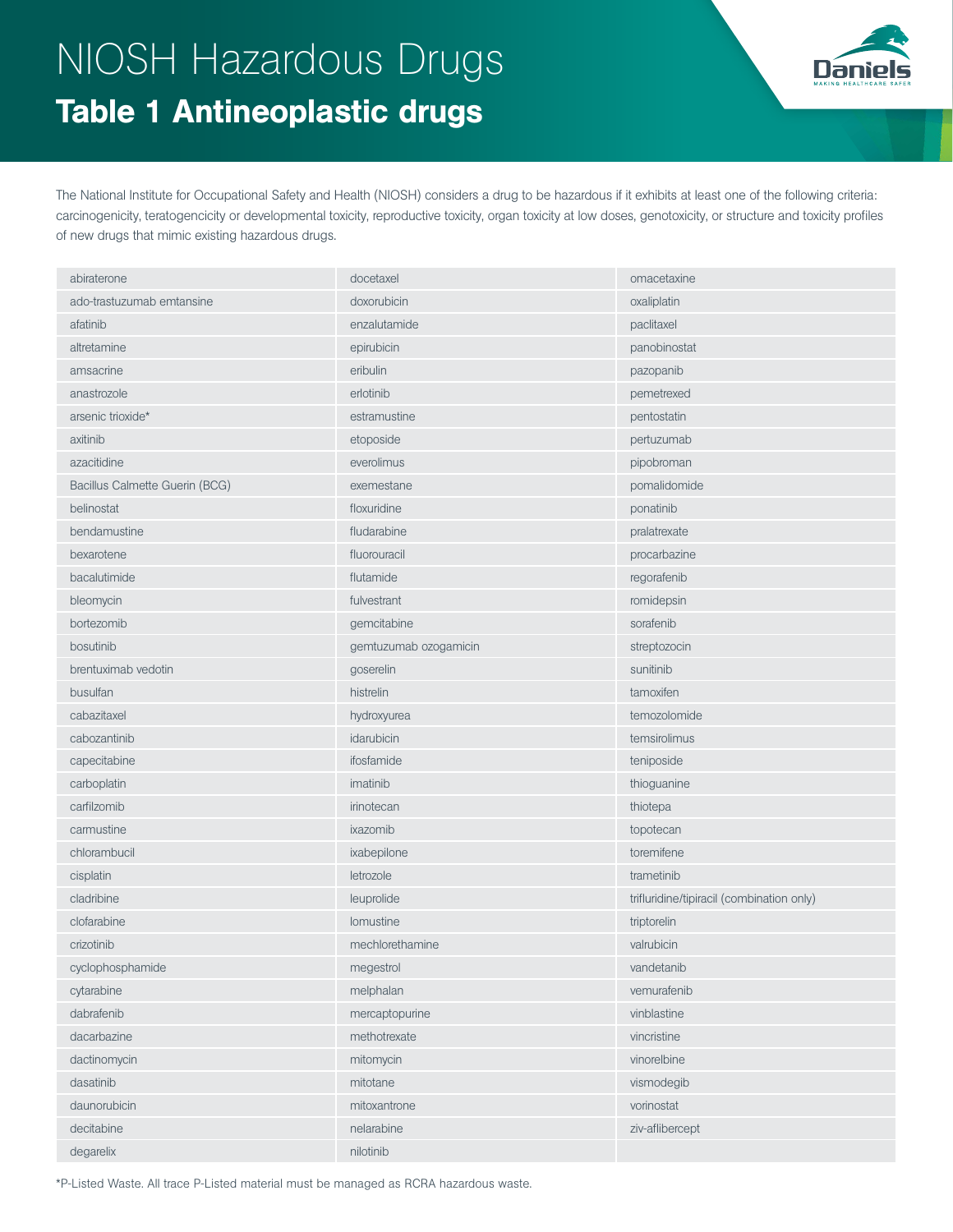# NIOSH Hazardous Drugs



### Table 2 Non-Antineoplastic (one or more criteria)

The National Institute for Occupational Safety and Health (NIOSH) considers a drug to be hazardous if it exhibits at least one of the following criteria: carcinogenicity, teratogencicity or developmental toxicity, reproductive toxicity, organ toxicity at low doses, genotoxicity, or structure and toxicity profiles of new drugs that mimic existing hazardous drugs.

#### Table 2 | Non-Antineoplastic (one or more criteria)

| abacavir                            | fingolimod                  | phenytoin        |
|-------------------------------------|-----------------------------|------------------|
| alefacept                           | fluoxymesterone             | progesterone     |
| apomorphine                         | fosphenytoin                | progestins       |
| azathioprine                        | ganciclovir                 | propylthiouracil |
| carbamazepine                       | leflunomide                 | raloxifene       |
| chloramphenicol                     | lenalidomide                | rasagiline       |
| cidofovir                           | liraglutide recombinant     | risperidone      |
| cyclosporine                        | medroxyprogesterone acetate | sirolimus        |
| deferiprone                         | methimazole                 | spironolactone   |
| dexrazoxane                         | mipomersen                  | tacrolimus       |
| diethylstilbestrol                  | mycophenolate mofetil       | teriflunomide    |
| divalproex                          | mycophenolic acid           | thalidomide      |
| entecavir                           | nevirapine                  | tofacitinib      |
| estradiol                           | ospemifene                  | uracil mustard   |
| estrogen/ progesterone combinations | oxcarbazepine               | valganciclovir   |
| estrogens, conjugated               | palifermin                  | zidovudine       |
| estrogens, esterified               | paliperidone                |                  |
| estropipate                         | phenoxybenzamine            |                  |

\*P-Listed Waste. All trace P-Listed material must be managed as RCRA hazardous waste.

#### Find out more at www.danielshealth.com/USP800